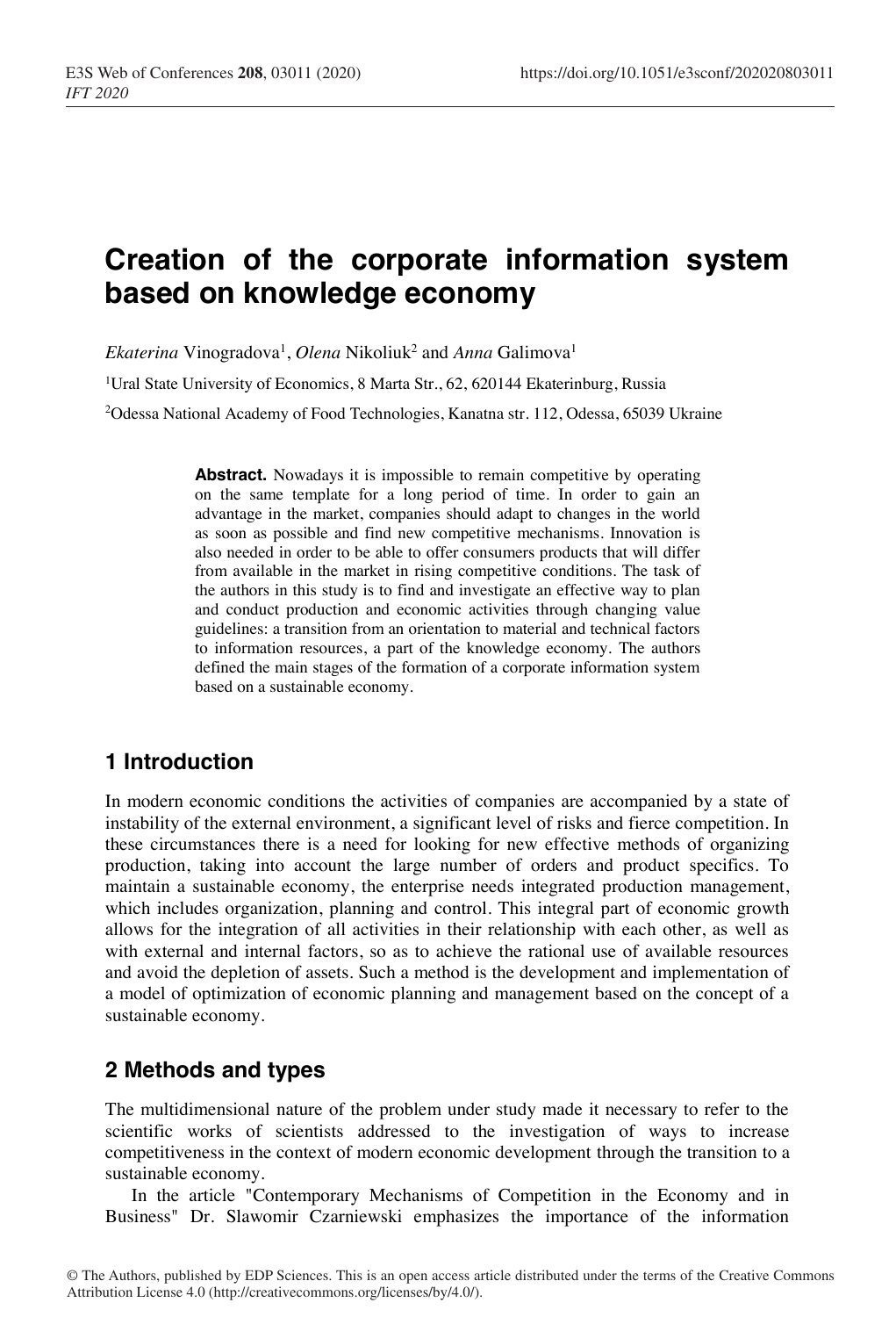revolution associated with the development and implementation of technological innovations of the 21st century. By competently using the access to information and opportunities associated with globalization, a company can benefit significantly [1]. It is possible to acquire competitive superiority only if there are unique products that are fundamentally different from other ones available in the market.

Even with introduction of innovation and effective planning, there is a risk of losing competitive advantage. This can happen because competitors quickly borrow successful developments and use them in their practice. The solution to the problem is isolation, which includes patents, copyrights, reputation and cooperation with other organizations, the development of strategic goals. The strength of the company is the presence of such assets as reputation, the creation of which has a complex structure from further actions: training, quality control, building relationships [2]. These assets cannot be purchased in the market and borrowing them is costly. The development of strategic objectives and the identification of the necessary tools to achieve them create some obstacles to the copying of products by competitors [3]. The task of public authorities is to create conditions for the development, protection and support of competition and not to prevent it.

George Ciprian, Leonardo Badea, Víctor Raúl Lopez Ruiz, Domingo Nevado Peña, who published the work "Knowledge Management - the Key Resources in the Knowledge Economy", and Bojan Krstic, Tanja Stanisic in the work "The Influence of Knowledge Economy Development on Competitiveness of Southeastern Europe Countries" agree that the main factor in the survival of the company in the dynamic conditions of the modern world is the knowledge economy. Previous methods of competitiveness are not effective due to the creation of a new economy that affects the production process.

Knowledge management brings an advantage in business, because if you steer knowledge on the right course and use it to achieve the company's goals, then it brings profit along with the sale of products. By contrast with goods the main advantage of knowledge is its endurance, since in fact the ability of a person to create knowledge is not limited. George Ciprian, Leonardo Badea, Víctor Raúl Lopez Ruiz, Domingo Nevado Peña gave a hierarchical structure of the power of knowledge: data, information, knowledge and deep knowledge (wisdom) [4]. The latter form has the greatest value since it represents the optimal use of knowledge.

Japanese scientist I. Nonaka determined that the creation of knowledge depends on the use of language and communications. Based on this, 2 types of knowledge are distinguished: explicit (easily expressed through words, numbers, formulas) and implicit (hidden, not expressed and hard to explain), according to which there is a knowledge transformation system consisting of four models: socialization, embodiment, combination and internalization [5]. Socialization is the process of sharing experience without using language, for example, insight, faith, understanding and intuition. Embodiment refers to the transformation of implicit knowledge into explicit knowledge through the use of metaphors, comparisons. This model is most closely related to the creation of knowledge. The combination is the fusion of knowledge from different sources. For example, information in databases can be used to create new explicit knowledge. Internalization or assimilation is the process of turning explicit knowledge into implicit knowledge. An example is borrowing the experience of others. If a company wants to be competitive, then it must carefully ensure that these models are dynamically interconnected and spiral into one another.

Knowledge management facilitates the acquisition of material value by the intellectual abilities of staff and also helps the company adapt to changes in the world as soon as possible [6]. But when using any method, it is necessary to determine the degree of its effectiveness. And knowledge management is not an exception. There are several classifications of methods of measuring knowledge in the company, the authors of the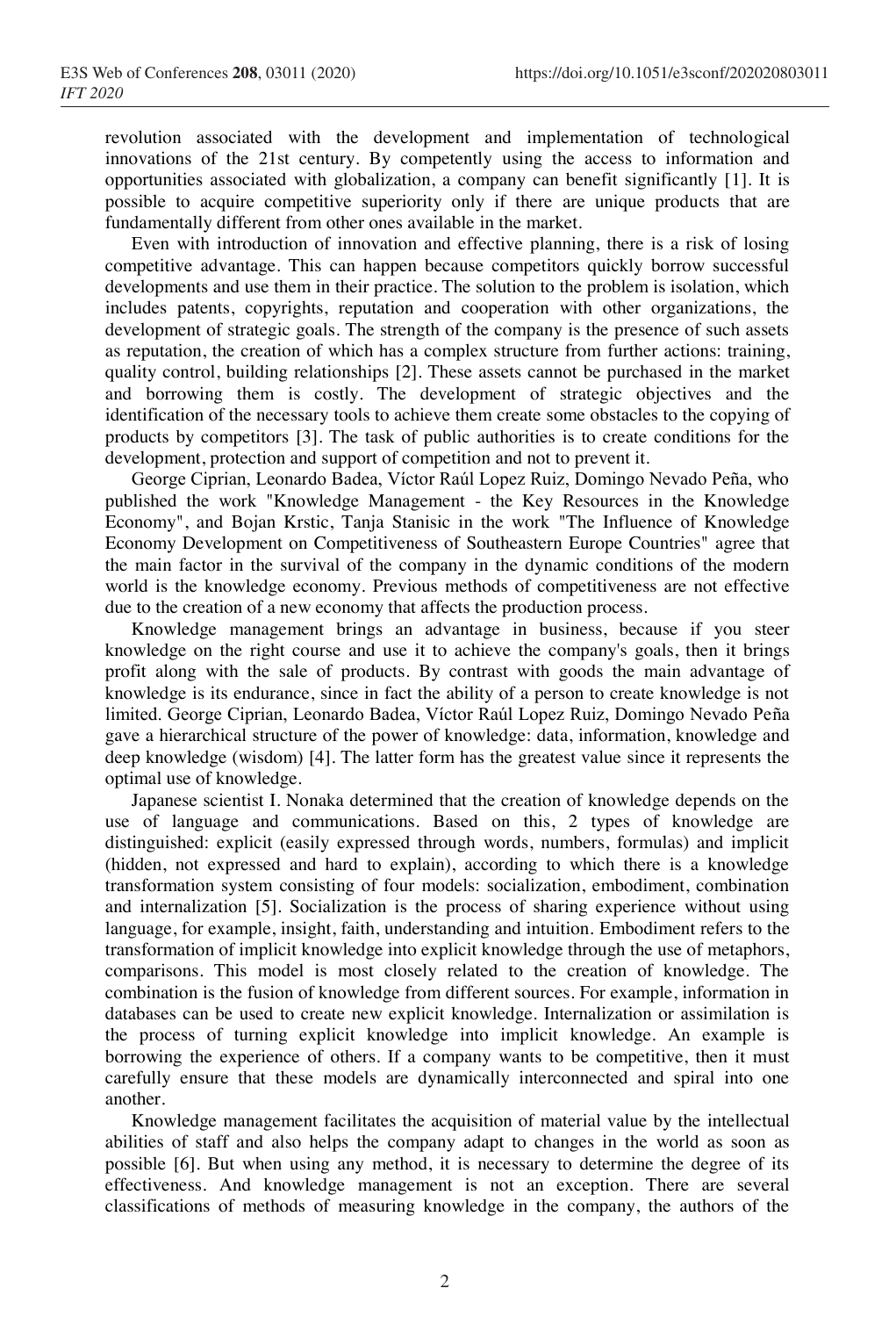article "Knowledge Management - a Key Resource in the Knowledge Economy" chose the classification proposed by K.E.Sveib. According to it, methods for measuring knowledge are divided into the method of exchange capitalization, the assessment methods based on the profitability of assets, the method for estimating Scorecard and the method to estimate the intellectual capital. The method of exchange capitalization is the difference between the market capitalization of a company and the equity of its shareholders. The essence of the assessment methods based on the profitability of assets is to compare the ratio of the company's average income before taxes to the company's tangible assets with a similar indicator in the whole industry. The method for estimating Scorecard consists of identifying the various components of intellectual capital, as a result of which indicators and indexes are generated and reported in the form of points or graphs. The method to estimate the intellectual capital is based on identification and valuation in money of its individual components. The result is an integral valuation of the company's intellectual capital.

In the work "The Influence of Knowledge Economy Development on Competitiveness of Southeastern Europe Countries" Bojan Krstic, Tanja Stanisic use methods of descriptive statistics, correlation, regression and comparative analysis to argue the necessary of using knowledge economics. During the period of globalization, illustrated by the fast growth of the share of world trade, exports and imports in world GDP, the competitiveness of countries is increasing. Knowledge is the main source of competitive advantage, since the era of industrialization ends and it is replaced by the knowledge economy, which contributes to scientific and technological progress [7].

The authors of the article "The Role of Information System Flows in Fulfilling Customers' Individual Orders" Paula Bajdor, Iwona Grabara are also focused on knowledge, namely, the implementation of information systems in the enterprise [8]. Their research can serve as an example of the practical use of the developments of other writers whose works are described above. In the studied company the use of information systems is an integral part of the production process and takes place throughout all its stages: acceptance of an order, execution and delivery to customers. Most processes are automatic and do not require enormous personnel labor. In addition, the use of information systems includes quality control to help identify shortcomings and errors. By following the process of the organization, it is possible to conclude the important role of information systems in the functioning of the enterprise. Paula Bajdor, Iwona Grabara highlight the advantages and disadvantages of using information systems. The strengths include: high speed of work, real-time updating of information, improved quality of products, the ability to preserve a large amount of information, the creation of new jobs and the ability to work around the clock, the possibility of access from anywhere in the world. In addition, there are disadvantages in the use of information systems. These include the cost of developing and implementing an information system, possible failed systems, the need to know PCs, the introduction of an information system, can lead to a reduction in jobs and cause an increase in unemployment. However, in terms of the company's efficiency, the advantages are superior to the disadvantages. In addition, the implementation of the information system provides a link between the management system and the output of products allows to respond quickly to changes in the external and internal environment and also contributes to the development of competitive products.

Scientists Hoth and Wienand have developed a fairly promising way of planning. The above approach used an assessment system: 10 factors of influence on products, process, organization or personnel are identified [9]. Each of the factors is divided into subcategories. For example, staff qualifications are divided into qualified personnel with work experience, qualified personnel without work experience, laborers with work experience and laborers without work experience. Each company can evaluate the impact of factors and choose the appropriate planning model. The disadvantage of this method is its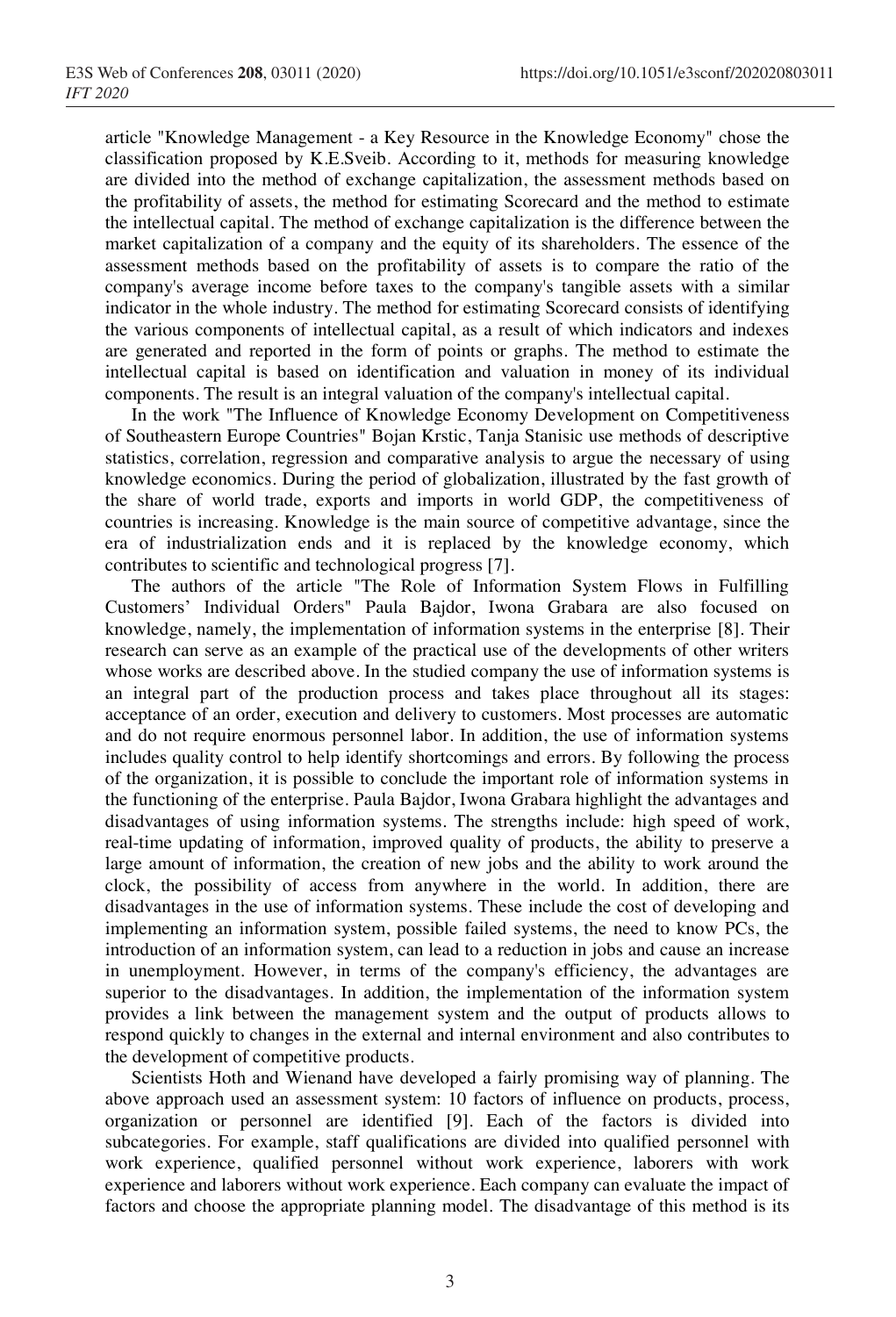use only in the enterprises of the metalworking industry. Based on the experience of their predecessors and the results of surveys conducted, A. Kampker, P. Burggraf, Y. Baumers conclude that it is necessary to develop and implement a method for determining the degree of depth of economic planning in each particular situation. From two types of existing methods - based on experience and related to the influence of factors - the authors choose the latter due to the insolvency of the former in the event of the emergence of a new type of product. However, the chosen method requires updating factors and adapting to the current situation.

### **3 Results and discussion**

In improving the organization of production and management, it is important not forget the inherent factor of improving competitiveness, such as improving the quality of planning. If a company wants to make the most of its profits at the lowest cost, it needs to plan its production. But how to determine how detailed this planning should be so as not to spend unduly high efforts? Indeed, in the case of detailed planning of each individual product, savings may be insignificant or completely absent. If it is not difficult to determine planning costs, since they consist of time, planning tools and personnel costs, then identifying the benefits of planning is not so easy. You cannot unambiguously determine whether the benefit was a result of the quality of planning or the impact of the environment. After studying the literature, the authors of this study concluded that there are 2 approaches to assessing the quality of planning: the first is focused only on reducing costs, the second is based only on an analysis of the parameters described in the planning situation. However, they cannot fully reflect the impact of factors on the depth of planning. Prior to the development of a suitable planning system, preliminary studies have been carried out to determine its characteristics. First, they surveyed 43 companies on the depth of planning. Most of them (56%) plan the whole product without dividing it into types. The main reasons for this selection are the lack of a suitable way to determine the required depth of planning on a case-by-case basis, as well as the difficulty in determining the revenue and costs of the planning process. But the used method is effective only in the case of a constant set of products for a long period. If a new product appears, this fact cannot be taken into account due to fundamentally new technological characteristics. It is important to note that most respondents agree that the depth of economic planning depends on the case.

Within the framework of this issue, the MERITIUM project should be considered, the essence of which is the measurement of intangible assets for identification and improvement of innovative management [10]. According to this model, intellectual capital is divided into: human (part of intangible assets that is retained only during the working day), structural (part of intangible assets that remains after the end of the working day) and relative (the value of the company's relationship with the various economic and social agents with which it interacts). The MERITIUM model also identifies 3 phases of intelligent capital management: identification, measurement and control. Firstly, the task is to identify intellectual capital that meets the strategic goals of a company. Secondly, intangible assets are measured by means of certain indicators for significance and reliability. As a result, an intelligent capital management system is created, which plays a far less than last role in the overall enterprise management system. In addition, the model identified 4 types of knowledge resources:

- employees, including their motivation, willingness to adapt and commitment to the company;
- clients whose factors are loyalty and satisfaction;
- processes, that is, knowledge must be understood and systematized;
- technology technological support for other elements (IT-systems, intranet).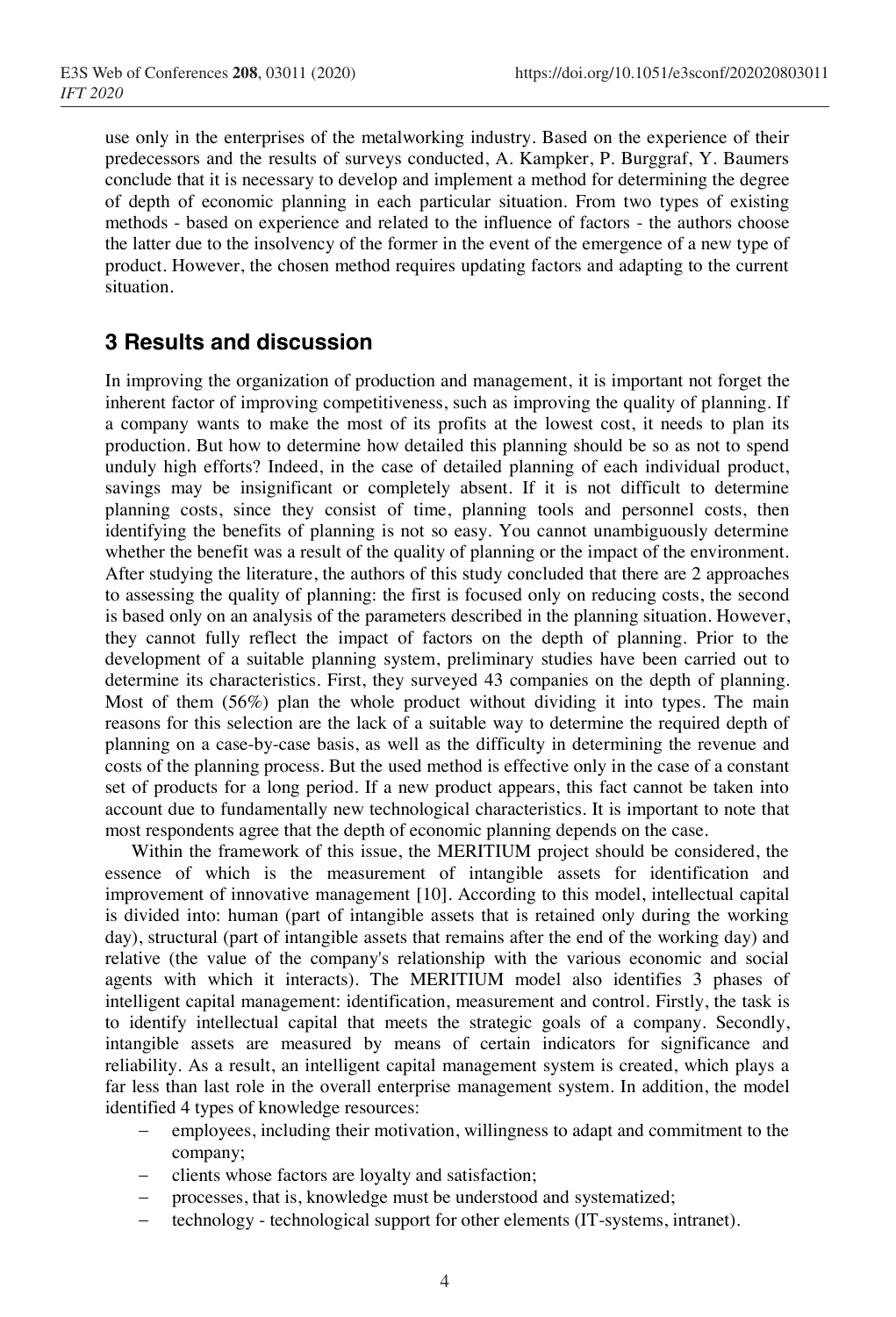In the near future, intangible assets, such as knowledge, will supplant tangible and will be the main source of profit. To this end, an internationally accepted model for measuring and managing knowledge resources remains to be developed [11].

The planning system should be tailored to the specific situation for each company and at the same time be suitable for any industry and company, take into account the possibility of new products, the influence of factors on the depth of planning and the depth of planning on the tasks and used methods. The methodology should be developed in three stages: description, explanation and solution. Initially, no analysis is carried out: factors, tasks and depth of planning are considered separately. Then the relationship between them is determined and as a result all aspects of the methodology are accumulated, division into suitability for certain groups occurs. This method allows optimizing planning costs without sacrificing quality.

The integrated enterprise planning and management information system envisages the initial preparation of enterprise resources for the automation process by creating a system of standardized processes. It consists of a set of modules designed to automate processes in a particular business area, such as supply chain management, production distribution planning, demand planning, sales planning, warehouse management, and material requirements planning. The implementation of this module block allows automating the processes of inventory accounting and control in the warehouse, movement management, optimization of logistics and processes of warehouse accounting of products. Thus, the set of necessary modules and their characteristics should depend on the specifics of the enterprise. The company independently selects the necessary set of subsystems for the system formation and implementation by answering the proposed questions in order to identify the specifics of the activity (industry, accounting features, strategic goals, types of products, organizational structure, etc.). In this case, the vendor must provide the enterprise with detailed instructions for setting up and administering the system, which will avoid the additional cost of training users.

### **4 Conclusions**

The main factor in the stable existence of the company in the market and the increase in its value is good management, the result of which is the creation of its high value and the attraction of customers for a long period. The competitive advantage is a synthesis of two factors: the organization of efficient production, which can be created as a result of the application of the knowledge economy and more efficient use of resources, as well as the choice of an appropriate planning method. Such an approach will be most optimal in the conditions of modern economic development. The analysis of theoretical and practical developments made it possible to determine the main shortcomings of the current system of management accounting and financial planning in industrial enterprises. Based on this, the authors developed practical recommendations for its modernization, based on an integrated approach. The use of a corporate information system is an effective tool for planning the company's activities, which allows to achieve a positive financial result and competent resource management.

### **References**

- 1. S. Czarniewski. Eur. J. of R. and Reflection in Manag. Sci., **2** (2014)
- 2. E.Yu. Vinogradova, A.V. Babkin, A.I. Galimova, S.L. Andreeva, Proceedings of 2017 SPUE. **63**, 2017